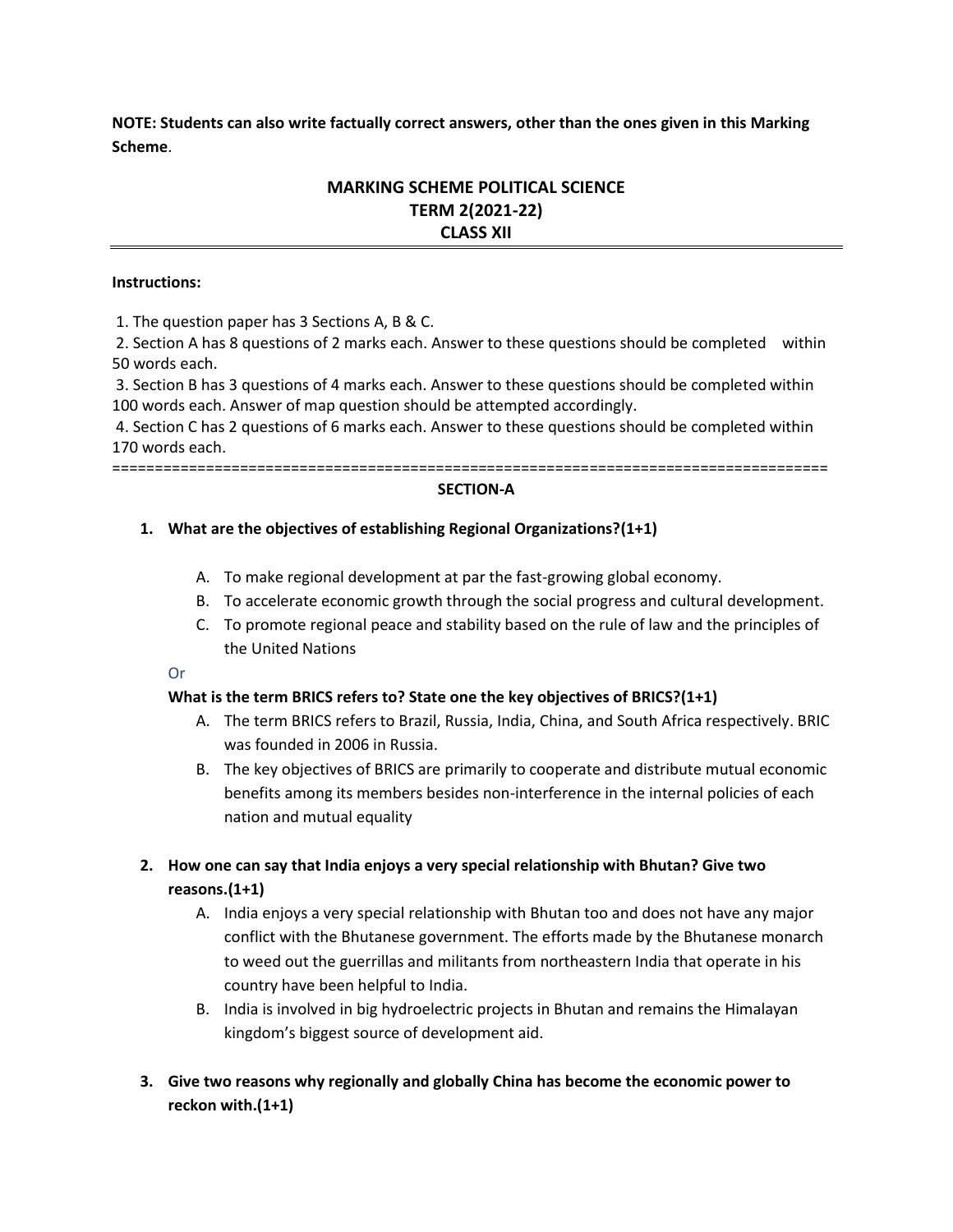- A. China has become an economic power to reckon with. The integration of China's economy and the inter-dependencies that this has created has enabled China to have considerable influence with its trade partners.
- B. Hence, its outstanding issues with Japan, the US, ASEAN, and Russia have been tempered by economic considerations. It hopes to resolve its differences with Taiwan, which it regards as a renegade province, by integrating it closely into its economy. Fears of China's rise have also been mitigated by its contributions to the stability of the ASEAN economies after the 1997 financial crisis.

## **4. What role is played by Sheikh Mujib-ur Rahman in popular movement in Bangladesh?(1+1)**

- A. In 1975 Sheikh Mujib got the constitution amended to shift from the parliamentary to presidential form of government.
- B. He also abolished all parties except his own, the Awami League. This led to conflicts and tensions. In a dramatic and tragic development, he was assassinated in a military uprising.

## **5. What is South Asia?(1+1)**

- A. The expression 'South Asia' usually includes the following countries: Bangladesh, Bhutan, India, the Maldives, Nepal, Pakistan and Sri Lanka.
- B. The mighty Himalayas in the north and the vast Indian Ocean, the Arabian Sea and the Bay of Bengal in the south, west and east respectively provide a natural insularity to the region, which is largely responsible for the linguistic, social and cultural distinctiveness of the sub-continent. The boundaries of the region are not as clear in the east and the west, as they are in the north and the south.

## **6. What advantage Congress had to be called as 'first off the blocks' party?(1+1)**

- A. The Congress was a very well-organized party and by the time the other parties could even think of a strategy, the Congress had already started its campaign. In fact, many parties were formed only around Independence or after that.
- B. Thus, the Congress had the 'first off the blocks' advantage. By the time of Independence the party had not only spread across the length and breadth of the country as we had seen in the maps but also had an organizational network down to the local level. Most importantly, as the Congress was till recently a national movement, its nature was allinclusive.
- **7. "The new Congress did not have the kind of capacity to absorb all tensions and conflicts that the Congress system was known for." Give two reasons.(1+1)**
	- A. The Congress consolidated its position and Indira Gandhi assumed a position of unprecedented political authority, the spaces for democratic expression of people's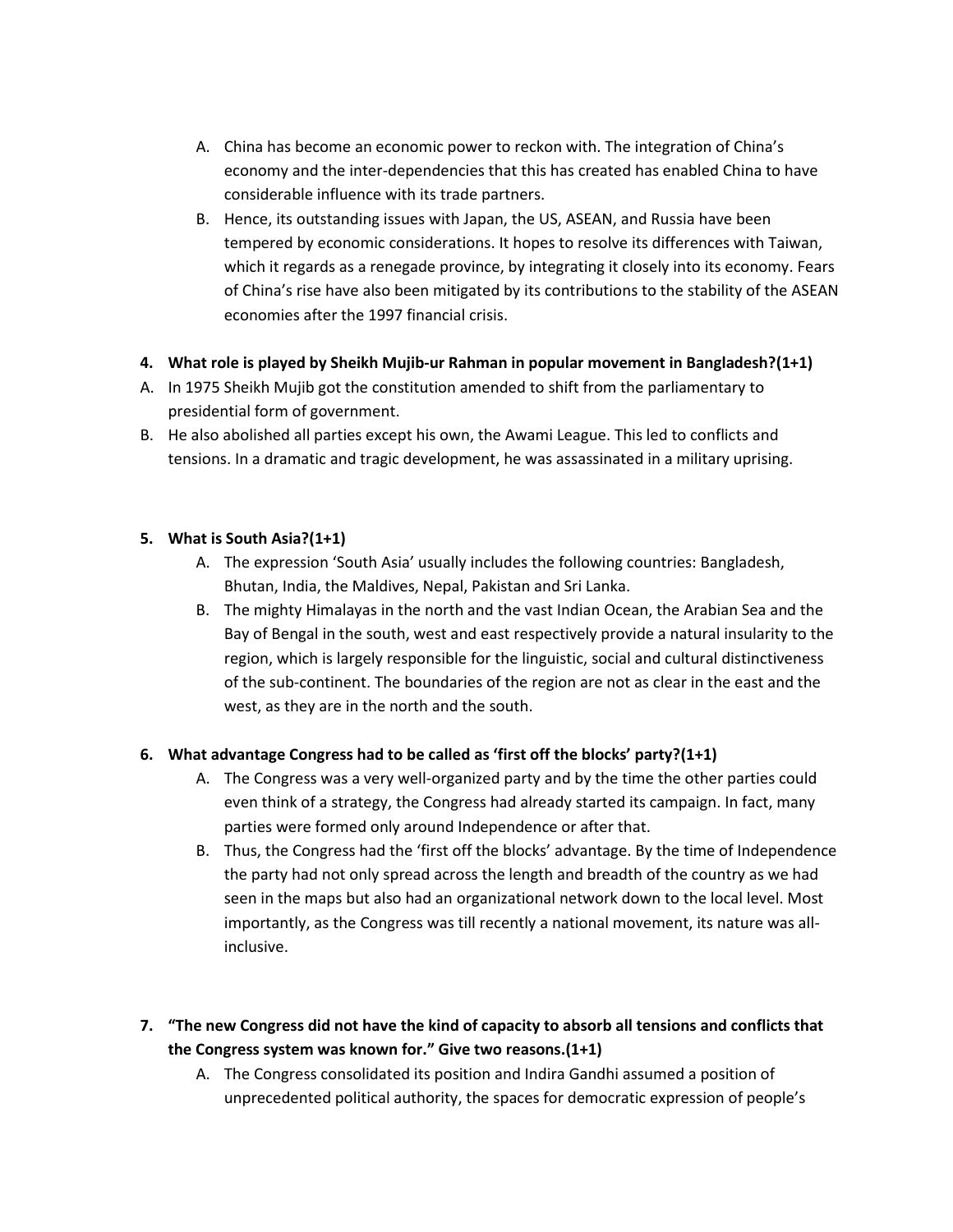aspirations actually shrank. The popular unrest and mobilization around issues of development and economic deprivation continued to grow.

- **8. What is the philosophy of Integral Humanism given by Pandit Deendayal Upadhyaya?(1+1)** The philosophy of Integral Humanism is based on the following three principles:
	- Primacy of whole, no part
	- Supremacy of Dharma
	- Autonomy of Society

### **Section –B**

**9. How did the European countries resolve their Post Second World War problem? Briefly outline the attempts that led to the formation of the European Union.(1+1+1+1) any four relevant point.**

After the end of Second World War in 1945, the European States confronted the ruin of their economies and the destruction of assumptions and structures on which Europe had been founded. European countries resolved their Post Second World War problems in the following manner:

1. Under the 'Marshall Plan' the USA provided financial help to revive European economy

. 2. The US also created a new collective security structure under NATO.

3. Under the 'Marshall Plan' the organisation for European Economic Cooperation was established in 1948 to extend cooperation on trade and economic issues among the Western European States.

4. European Union was founded in 1992 for a common foreign and security policy, cooperation on justice and home affairs and creation of a single currency. It evolved from an economic union to political one over time.

The following attempts led to the formation of European Union:

1. The Council of Europe was established in 1949 for political cooperation.

2. The process of economic integration of European Capitalist countries led to the formation of European Economic Community in 1957.

3. The above mentioned processes acquired a political dimension with the creation of European Parliament.

4. The collapse of Soviet bloc put Europe on a fast track and resulted in the establishment of European Union in 1992.

# 10. **"The 1977 elections for the first time saw the Opposition coming into power at the Centre". What would you consider as the reasons for this development?(1+1+1+1)**

The 1977 elections were evolved as a shock to everyone as Congress party was defeated for the very first time and opposition party came into power:

1. The opposition adopted the slogan 'Save democracy' against imposition of emergency earlier.

2. The opposition campaigned non- democratic character of rule which provided various excesses.

3. The opposition party highlighted the preventive detention and press censorship to favour public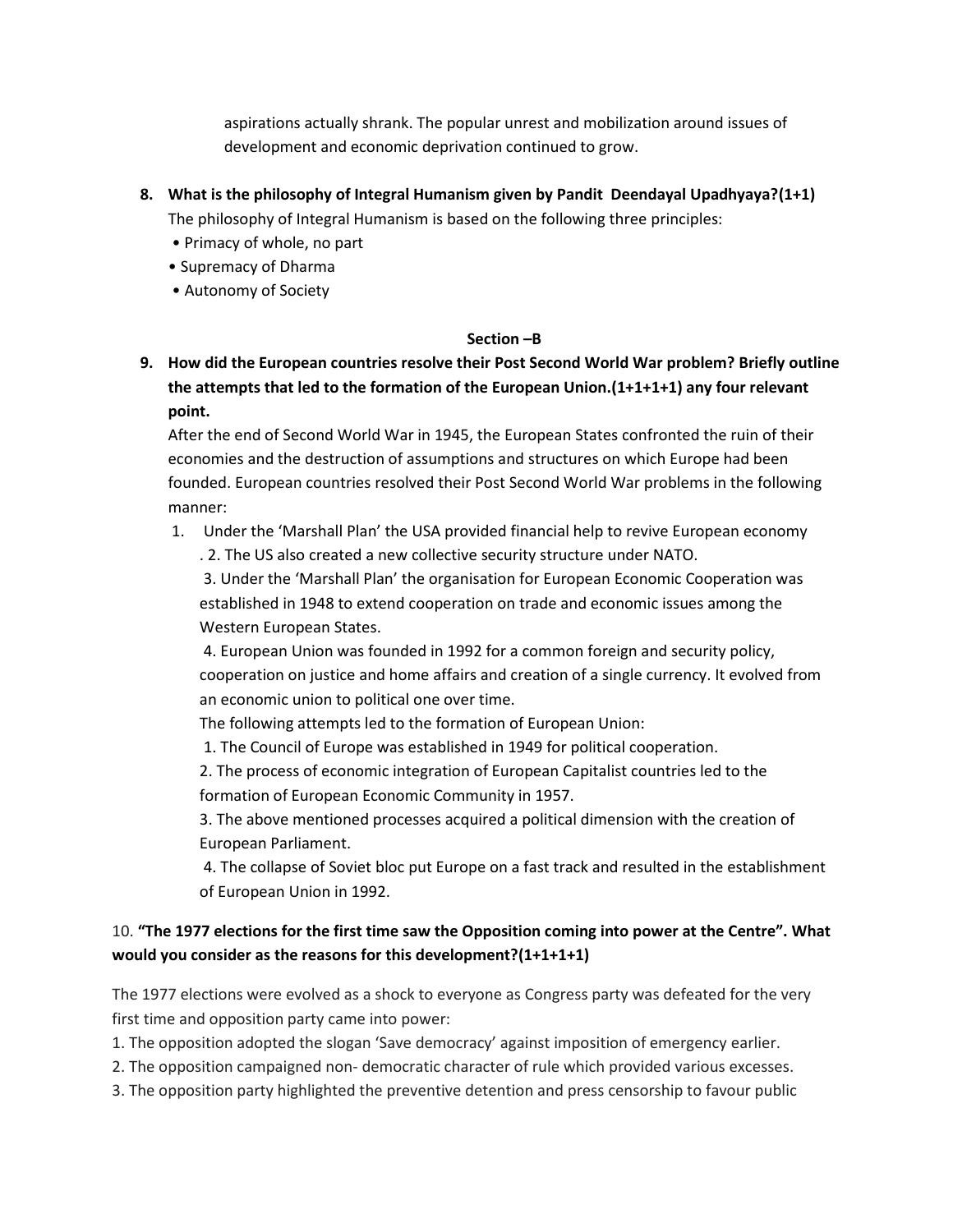opinion.

4. Janata Party also ensured not to divide non-Congress votes.

5. Middle section of north India was moving away from Congress for whom Janata Party became a platform.

6. Hence, elections of 1977 emerged many other factors instead about emergency only.

**11.In the given outline political map of India four countries marked as A,B,C,D. Identify the location on the basis of the information given below along with their respective serial number of the information used and the concerned alphabets as per format that follows(1+1+1+1)**

- **i. King accepted the demand for a new democratic constitution in 1990.**
- **ii. One of the first developing countries to successfully control the growth of Population.**
- **iii. His conflict with India made the Pro-military groups more powerful.**
- **iv. King initiated plans for its transition to multi -party system.**

| Sr. number of the | <b>Alphabet concerned</b> | Answer          |
|-------------------|---------------------------|-----------------|
| information used  |                           |                 |
|                   | А                         | <b>NEPAL</b>    |
|                   | D                         | <b>SRILANKA</b> |
| iii               | C                         | <b>PAKISTAN</b> |
| iv                | B                         | <b>BHUTAN</b>   |
|                   |                           |                 |
|                   |                           |                 |

## **SECTION -C**

# **12. Mention some of the emerging new centers of powers with special reference to Asian countries.(1+1+1+1+1+1)**

- A. The term **BRICS** refers to Brazil, Russia, India, China, and South Africa respectively. BRIC was founded in 2006 in Russia. BRIC turned into BRICS after the inclusion of South Africa in its first meeting in the year 2009. The key objectives of BRICS are primarily to cooperate and distribute mutual economic benefits among its members besides noninterference in the internal policies of each nation and mutual equality. The 11th conference of the BRICS concluded in Brazil in 2019, chaired by Brazilian President Jair Bolsonaro.
- B. **Russia** has been the largest part of the former Soviet Union even before its disintegration. After the dissolution of the Soviet Union in late 1980s and early 1990s, Russia emerged as the strong successor of USSR [Union of Soviet Socialist Republics].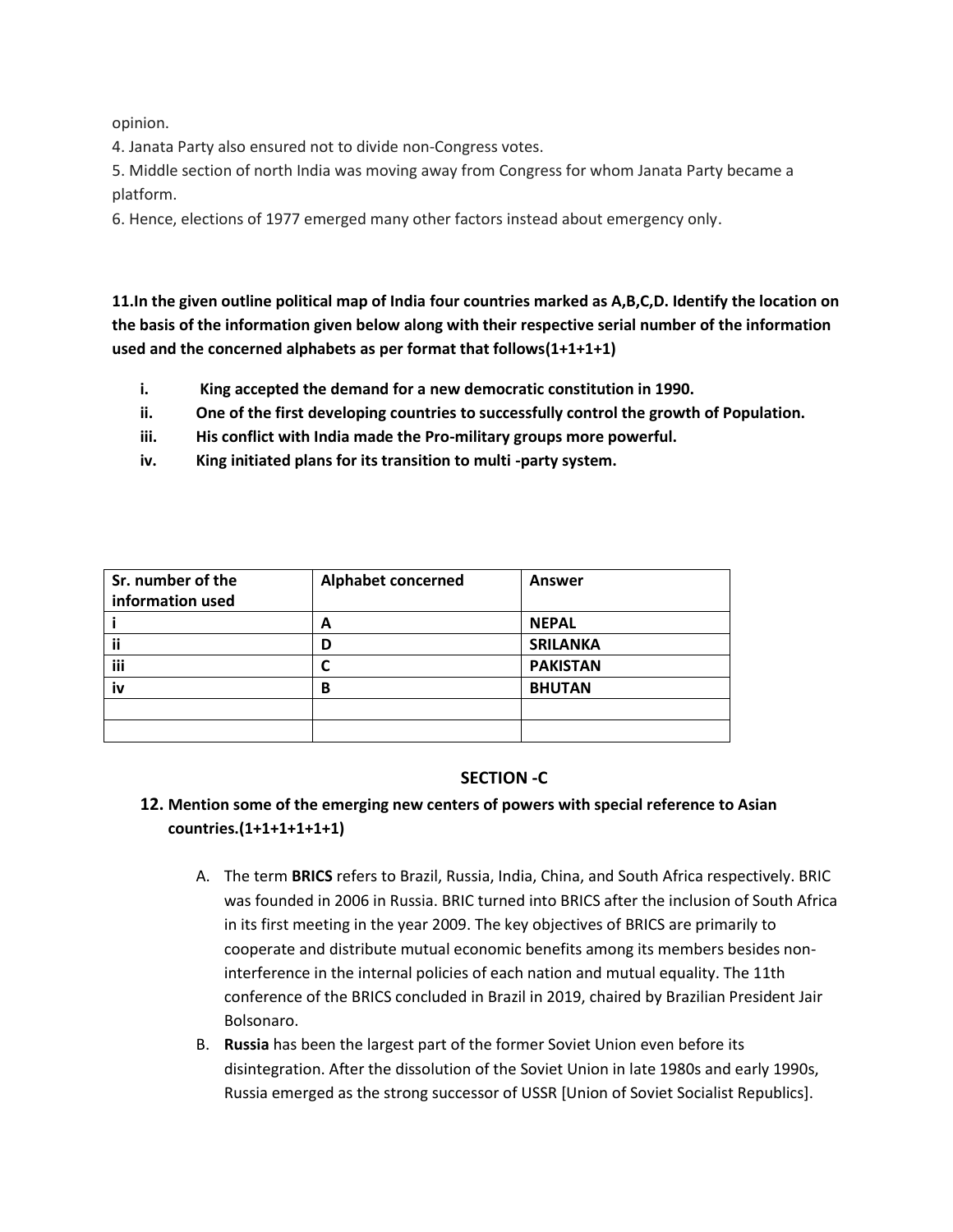Russia's GDP is currently 11thin the world. Russia has reserves of minerals, natural resources and gases that make it a powerful country in the global world. In addition, Russia is a nuclear state with a huge stock of sophisticated weapons. Russia is also a permanent member of the UN Security Council,called P-5

- C. **Israel** has emerged as one of the most powerful nations in the 21st century world in terms of science and technology, defence, intelligence besides economy. Situated in the middle of the burning politics of West Asian countries, Israel has reached to the new heights of global political standing by virtue of its indomitable defence prowess, technological innovations, industrialization and agricultural development. Sustaining against adversity is the principle with which a small Jewish-Zionist nation, i.e., Israel is placed in the contemporary global politics in general and the Arab-dominated West Asian politics in particular.
- D. The 21st century **India** is being seen as an important emerging global power. The world is experiencing the power and rise of India in a multidimensional way. The economic, cultural, strategic position of the country with a population of 130 crores is very strong. From an economic perspective, targeting the goal of a \$5 trillion economy, a competitive huge market, an ancient inclusive culture with 200 million people of Indian Diaspora spreading across the globe impart distinct meaning and salience to India as a new center of power in the 21st century. From a strategic perspective, the military of India is self-sufficient with indigenous nuclear technology making it another nuclear power. 'Make in India' scheme in technology and science is another milestone of Indian economy. All these changes are making India an important center of power in the present world.

#### Or

#### **What is meant by globalization? How has globalization impacted on Indian economy?(2+4)**

- A. Globalization as a concept fundamentally deals with flows. These flows could be of various kinds — ideas moving from one part of the world to another, capital shunted between two or more places, commodities being traded across borders, and people moving in search of better livelihoods to different parts of the world.
- B. The crucial element is the 'worldwide interconnectedness' that is created and sustained as a consequence of these constant flows.
- C. Globalization is a multi-dimensional concept. It has political, economic and cultural manifestations, and these must be adequately distinguished. It is wrong to assume that globalization has purely economic dimensions, just as it would also be mistaken to assume that it is a purely cultural phenomenon.
- D. The impact of globalization is vastly uneven it affects some societies more than others and some parts of some societies more than others — and it is important to avoid drawing general conclusions about the impact of globalization without paying sufficient attention to specific contexts
- E. During the colonial period, as a consequence of Britain's imperial ambitions, India became an exporter of primary goods and raw materials and a consumer of finished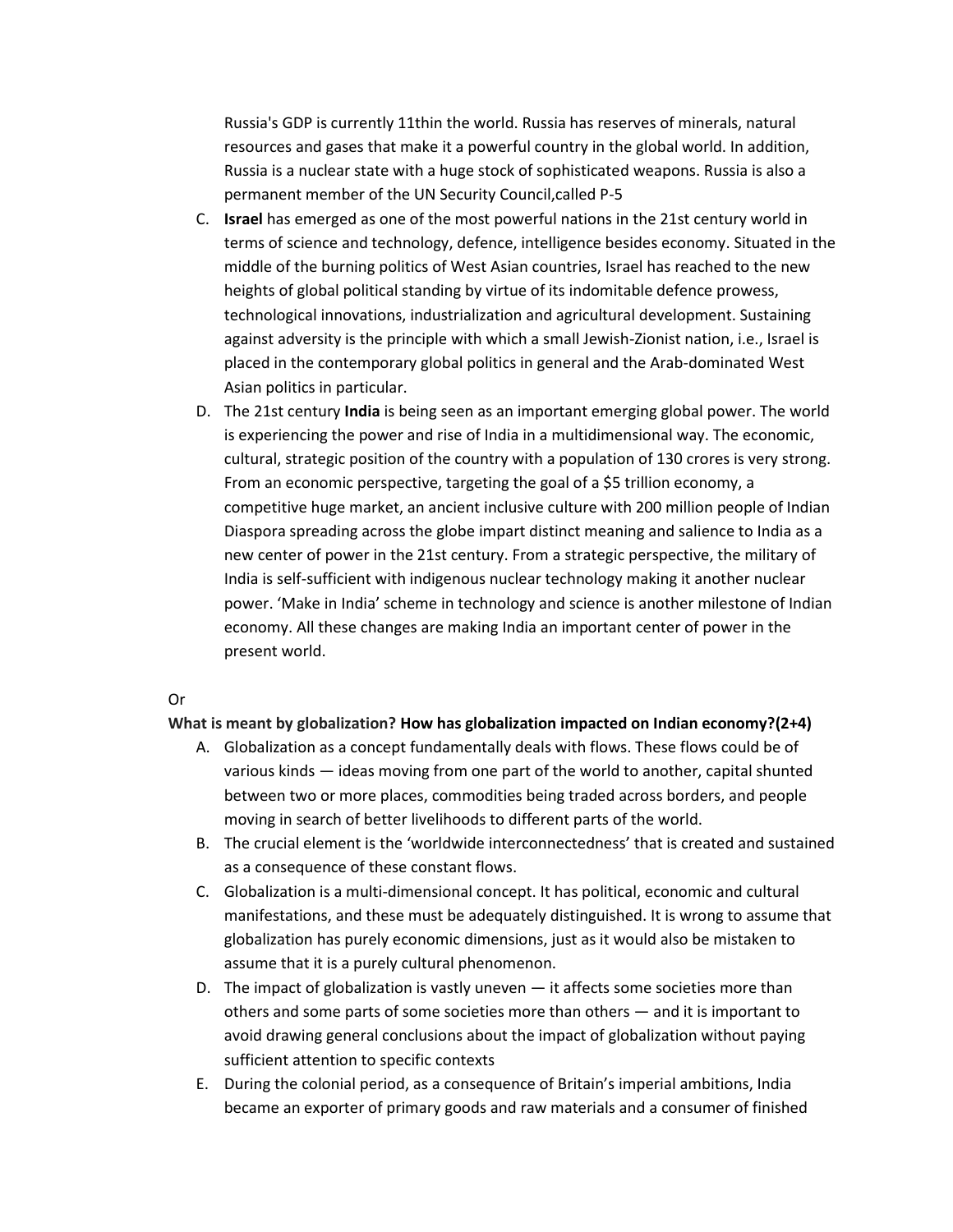goods. After independence, because of this experience with the British, we decided to make things ourselves rather than relying on others.

- F. We also decided not to allow others to export to us so that our own producers could learn to make things.
- G. This 'protectionism' generated its own problems. While some advances were made in certain arenas, critical sectors such as health, housing and primary education did not receive the attention they deserved. India had a fairly sluggish rate of economic growth.
- H. In 1991, responding to a financial crisis and to the desire for higher rates of economic growth, India embarked on a programme of economic reforms that has sought increasingly to de-regulate various sectors including trade and foreign investment. While it may be too early to say how good this has been for India, the ultimate test is not high growth rates as making sure that the benefits of growth are shared so that everyone is better off.
- **13. Increasing participation of the people in the democratic politics of the country is broadly characterized as democratic upsurges. Explain them. each upsurge is of 2 marks(2+2+2)** Increasing participation of the people in the democratic politics of the country is broadly characterised as democratic upsurge. Based on this principle, social scientists have characterized three democratic upsurges in post-independence history of India. **The 'First Democratic Upsurge**' could be attributed from the 1950s till 1970s which was based on the participation of Indian adult voters to the democratic politics both at the centre and in states. Falsifying the western myth that the success of democracy requires modernization, urbanization, education and access to media, the successful holding of elections to both Lok Sabha and legislative assemblies all across states on the principle of parliamentary democracy were the testimony of India's first democratic upsurge. During the 1980's, the increasing political participation of the lower classes of the society such as SCs, STs and OBCs has been interpreted as **'Second Democratic Upsurge'** by Yogendra Yadav. This participation has made Indian politics more accommodative and accessible for these classes. Although this upsurge has not made any major change in the standard of living of these classes, especially Dalits, the participation of these classes into the organizational and political platforms gave them the opportunity to strengthen their self- respect and ensure empowerment in the democratic politics of the country. The era of Liberalization, Privatization and Globalization from the early 1990s is attributed to the emergence of a competitive market society encompassing all important sectors of economy, society and polity thus paving way for **the 'Third Democratic Upsurge**'. The Third Democratic Upsurge represents a competitive electoral market which is based not on the principle of survival of the best but rather the survival of the ablest. It underlines three shifts in India's electoral market: from State to Market, from Government to Governance, from State as Controller to State as Facilitator. Moreover, the Third Democratic Upsurge seeks to promote the participation of the youth who constitute a significant chunk of Indian society and have emerged as the real game changers in view of their increasing electoral preference for both development and governance in India's contemporary democratic politic